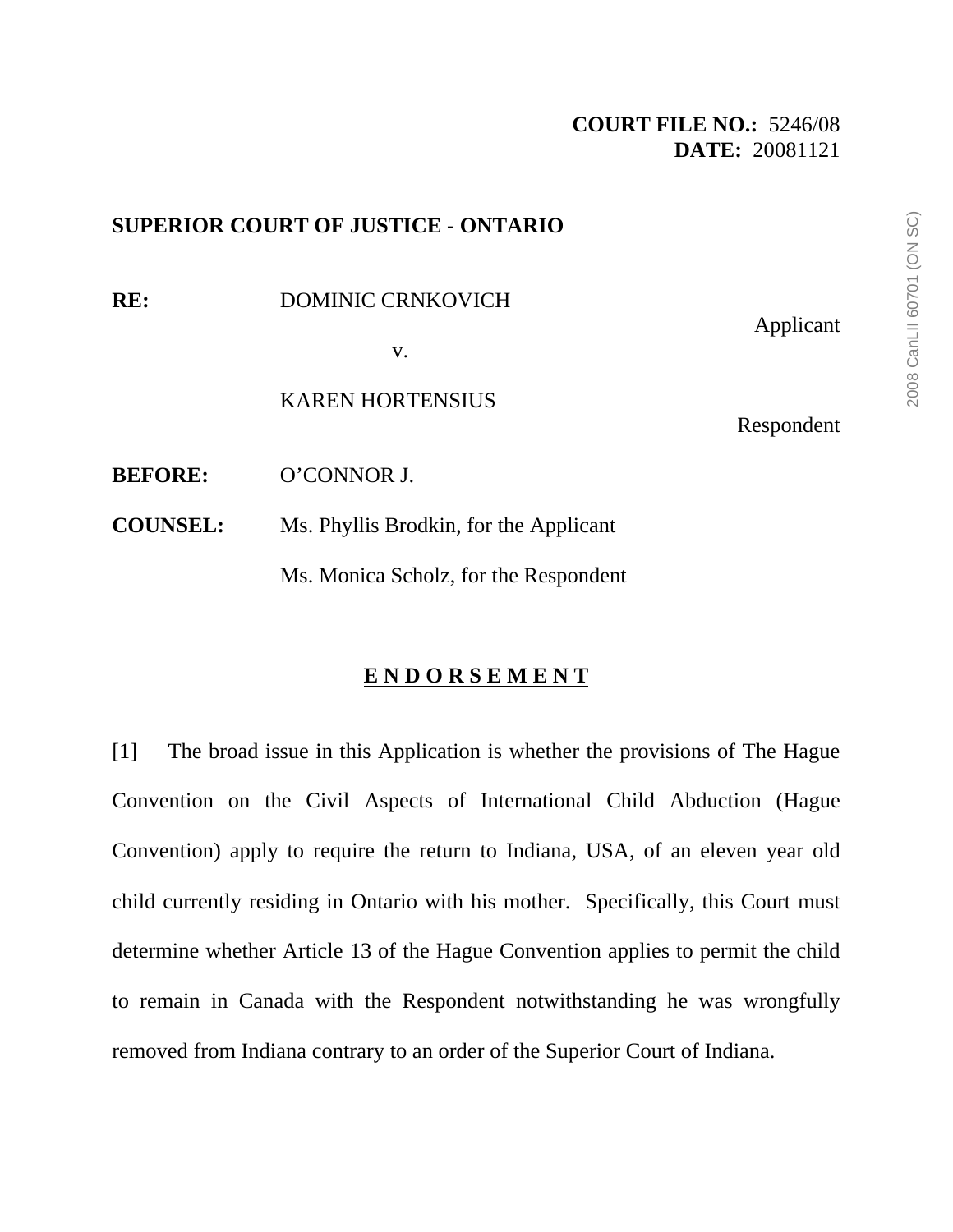[2] The relevant portion of Article 13 at issue permits this Court to refuse to order a child returned to its place of habitual residence if the child objects to being returned and is of an age and maturity at which it is appropriate to take account of its views.

#### **Facts**

[3] The parties are the loving and competent, but divorced, parents of eleven year old Bradley Crnkovich. Pursuant to an order of the Indiana Superior Court, they share joint custody of him, his primary residence being with his mother. During the marriage and until recently the parties and Bradley resided in Michigan City, Indiana, USA. The Applicant father is a US citizen, mother is Canadian and Bradley enjoys dual citizenship.

[4] The parties have engaged in protracted litigation in the Indiana Superior Court. A major issue between them involves whether mother would be permitted to relocate with Bradley to Ontario.

[5] In August 2007 mother applied to relocate to Canada with Bradley. Her petition was heard in January 2008 and on April 30, 2008, Indiana Superior Court Judge Kathleen B. Lang denied her petition, giving full reasons for her decision.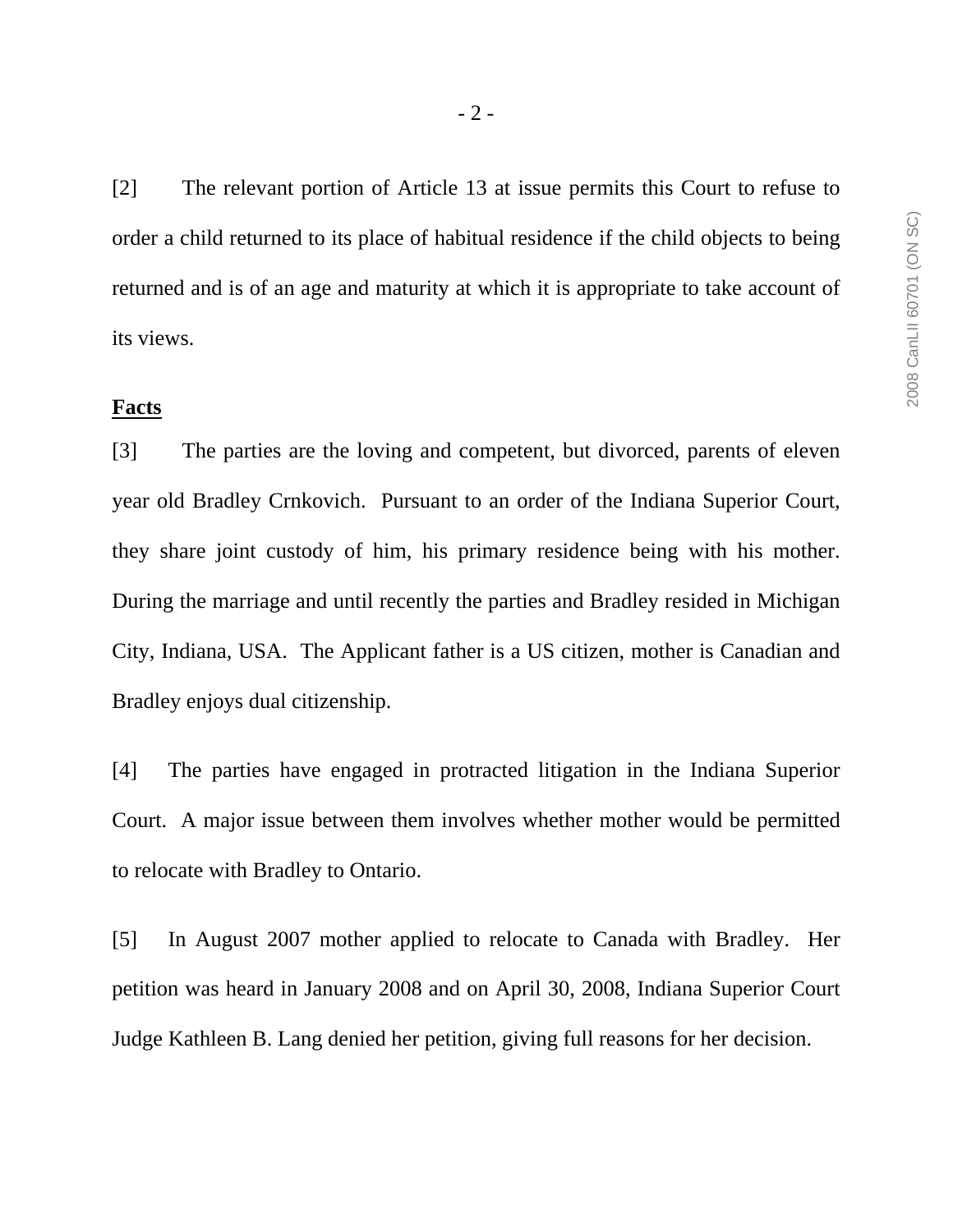[6] On May 15, 2008, mother came to Ontario to renew her driver's license, bringing Bradley with her. On May 23, while returning to the United States, she encountered admittance problems at the boarder because she had a dated relatively minor criminal record, and she was not a US citizen, nor was she any longer married to a US citizen. However she was granted a 7-day humanitarian pardon to re-enter the Unites States.

[7] On May 30, 2008 father obtained an order temporarily restraining the mother from taking Bradley to Canada. This order was temporary, in that it provided that it was in force and effect "…until such time as mother can provide the court with evidence that she can legally enter the United States from Canada."

[8] On June 18, 2008, mother filed a document purporting to cite evidence that she may legally enter the Unites States.

[9] On June 27, 2008, before the issue of the sufficiency of her 'evidence' to stay could be adjudicated, she was ordered deported from the US.

[10] She then moved to have Judge Lange recuse herself from the case. The motion was granted. The file has not yet been re-assigned to another judge.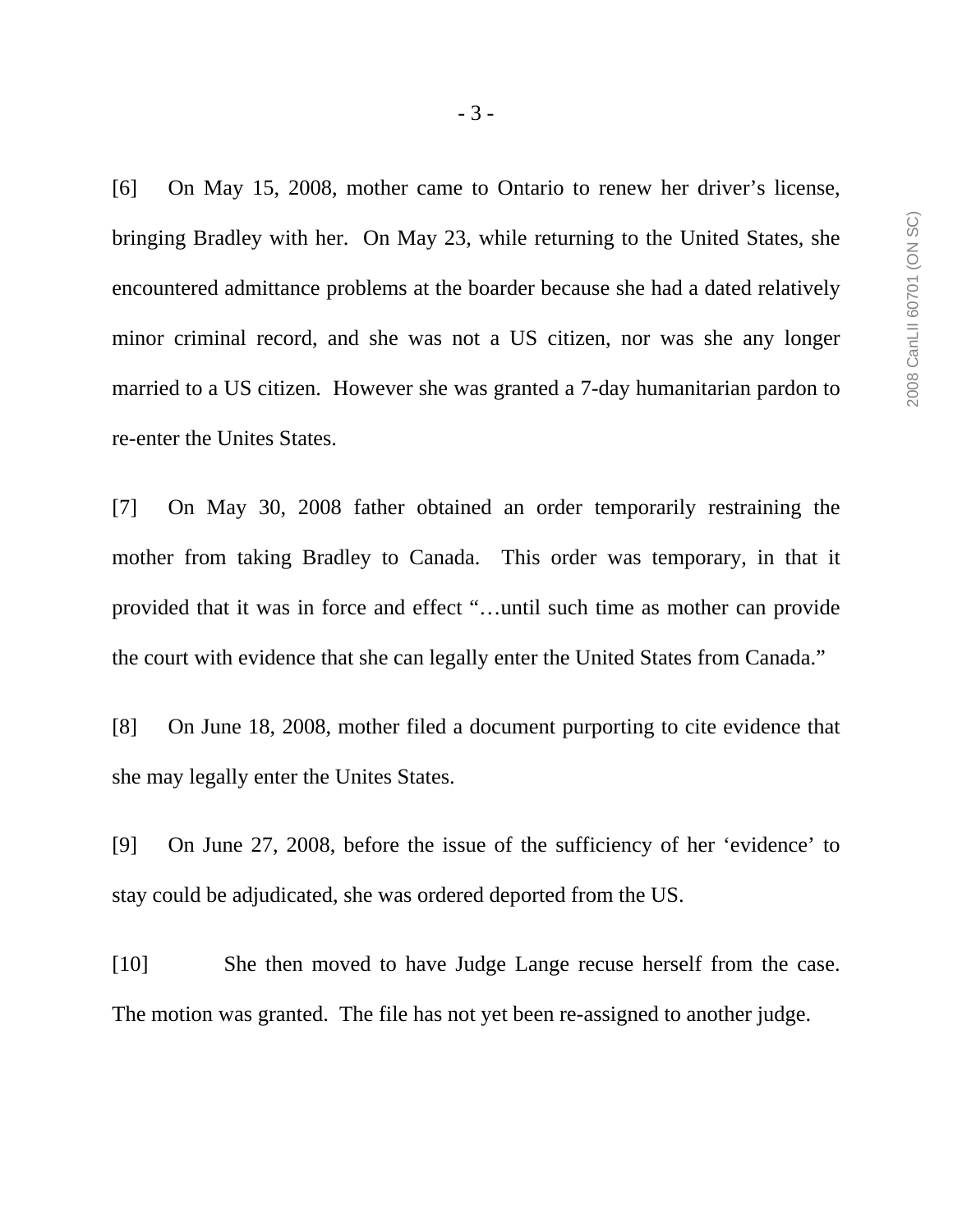[11] On June 24, 2008, in violation of this order, mother brought Bradley to Burlington, Ontario. They continue to reside here.

[12] Father has brought this Application in Ontario pursuant to the Hague Convention seeking an order that, *inter alia*, Bradley be returned immediately to Indiana. Mother's cross-motion seeks an order that Bradley be permitted to remain in Ontario.

### **Parties Positions**

[13] Father argues that the intent and specific provisions of the Hague Convention mandate the granting of his Application to return Bradley to the United States. He says Bradley's habitual residence was Indiana at the time the Indiana Court made its orders. He points out that mother's relocation application was denied and that he was successful in his application for an order restraining mother from taking Bradley out of the country to Canada.

[14] Mother does not seriously dispute the jurisdiction of the Indiana Court to make orders respecting Bradley's custody and residency rights, in that he was habitually resident in Indiana when the orders were made. She attended the hearings represented by counsel. Nor does she dispute that she brought Bradley to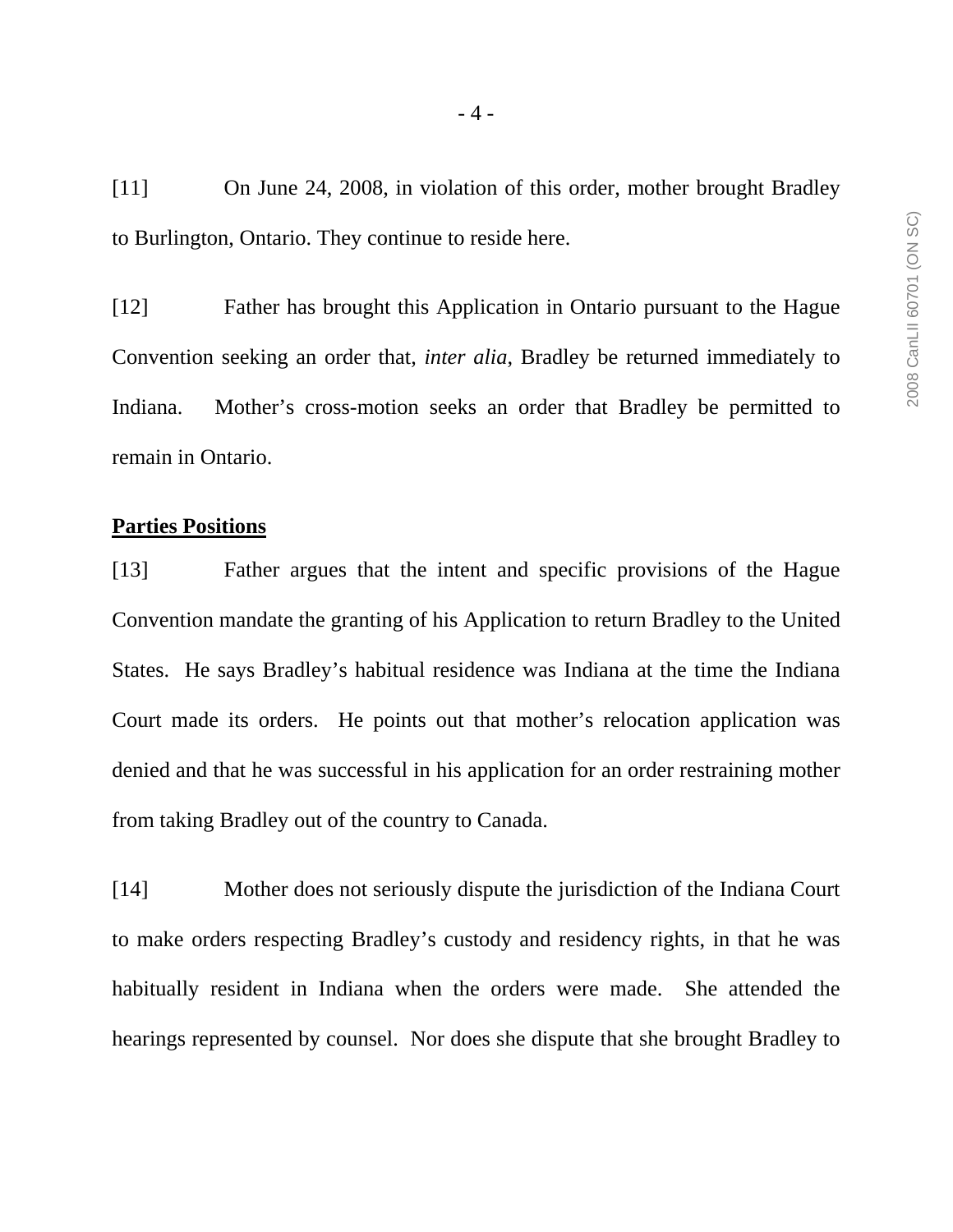Canada on or about June 24, 2008. She says it was their usual summer vacation to visit relatives in Ontario, after which she intended to return to Indiana, but was prevented from doing so by the deportation order. She therefore disputes that her removal of Bradley to Ontario was a 'wrongful removal' of a child as that term is defined by Article 3 of the Convention. She cannot be said to be *willingly* retaining him in Ontario.

[15] However, she argues that even if Bradley's removal was wrongful, this Court should refuse to order Bradley's return to Indiana. She relies on the wording of Article 13 that allows this Court to refuse removal when the child objects to being returned and is old enough and mature enough that it would be appropriate to take his views into account.

[16] The evidence upon which she relies is found at paragraph 40 of her affidavit sworn October 30, 2008, which states:

> As indicated in the June 9, 2008 note of Dr. Begum, Bradley's pediatrician, Bradley has made it clear to her that he wishes to continue to live with me even if at some point I was required to relocate.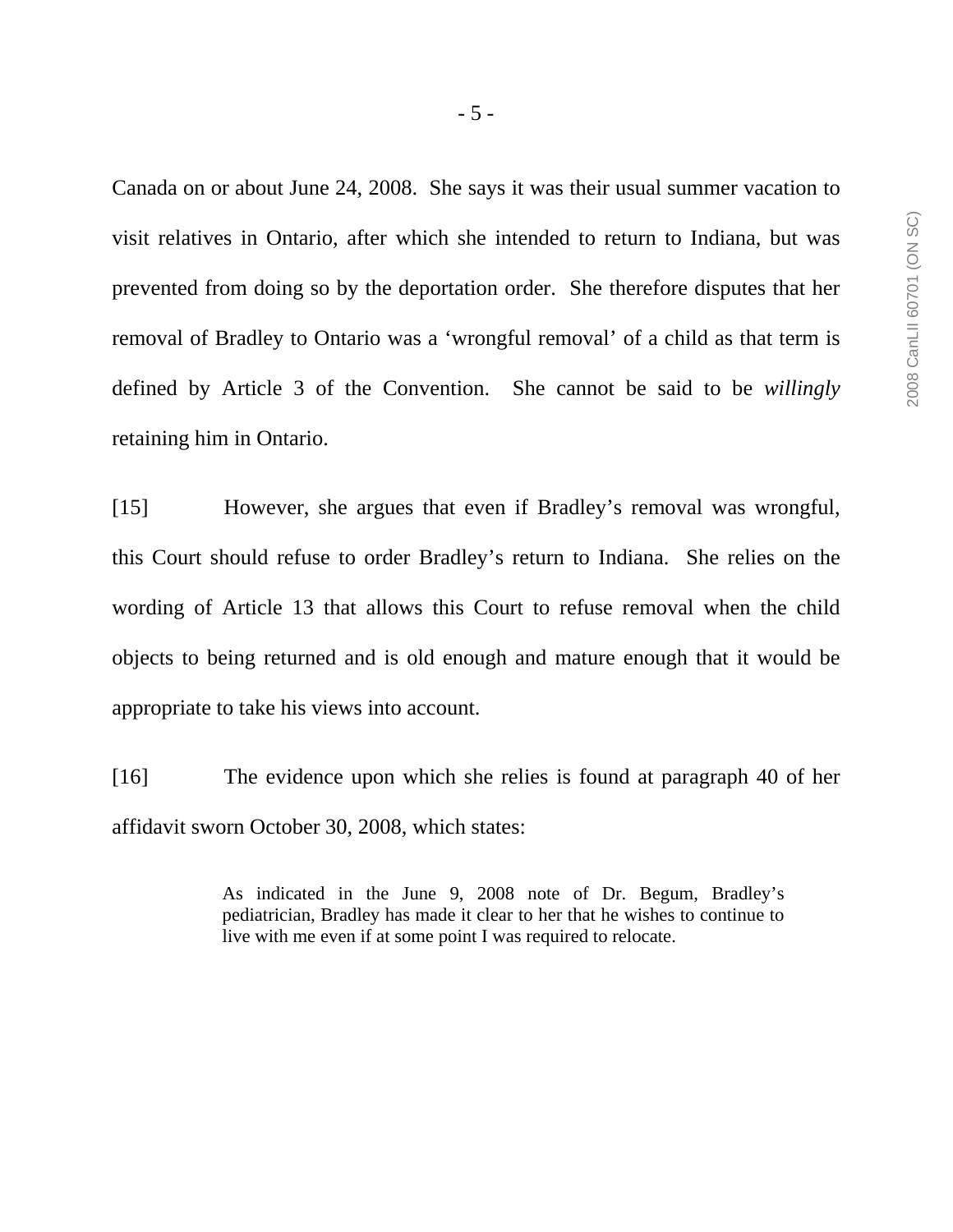[17] On June 6, 2008 Dr. Begum prepared what she refers to as Progress Notes, being a summary of her care of Bradley over the four years she has been his pediatrician. She interviewed him and made the following notation:

> …Since I interviewed the patient separately and I interviewed the mom separately, the response from the child, who is a very smart and very intelligent pre-adolescent almost 11-year old white male, indicated that he would rather be happy living with his mom even though if the mom, as stated by the mother that she is a resident of Canada, that at some point she may have to relocate. The patient did indicate that he would be happy going with his mom, and I did ask about if he would be visiting his dad and he said that he would do that also. His wish at this time is that mom would get a job and he wants his mom to be happy because he thinks that his mom could be a good care giver, his preference will be to stay with his mom. When I confirmed this with the mother, the mother stated that he never did indicate that to his mom, however she was afraid that it was on the contrary that he would prefer rather to stay with his father…

[18] Mother argues that Bradley has done exceptionally well since their move to Ontario. He is enrolled in Fern Hill School in Oakville, where he is happy and prospering. He is involved in extracurricular activities, has a paper route and has close friends here. She says his wish is to remain with her and that evidence of his wishes could be obtained by the appointment of the Office of the Children's Lawyer or a private assessor to interview him and report to the Court.

[19] Finally, she argues that if the Indiana Court is found to have jurisdiction over this matter, she will be severely prejudiced in presenting her case.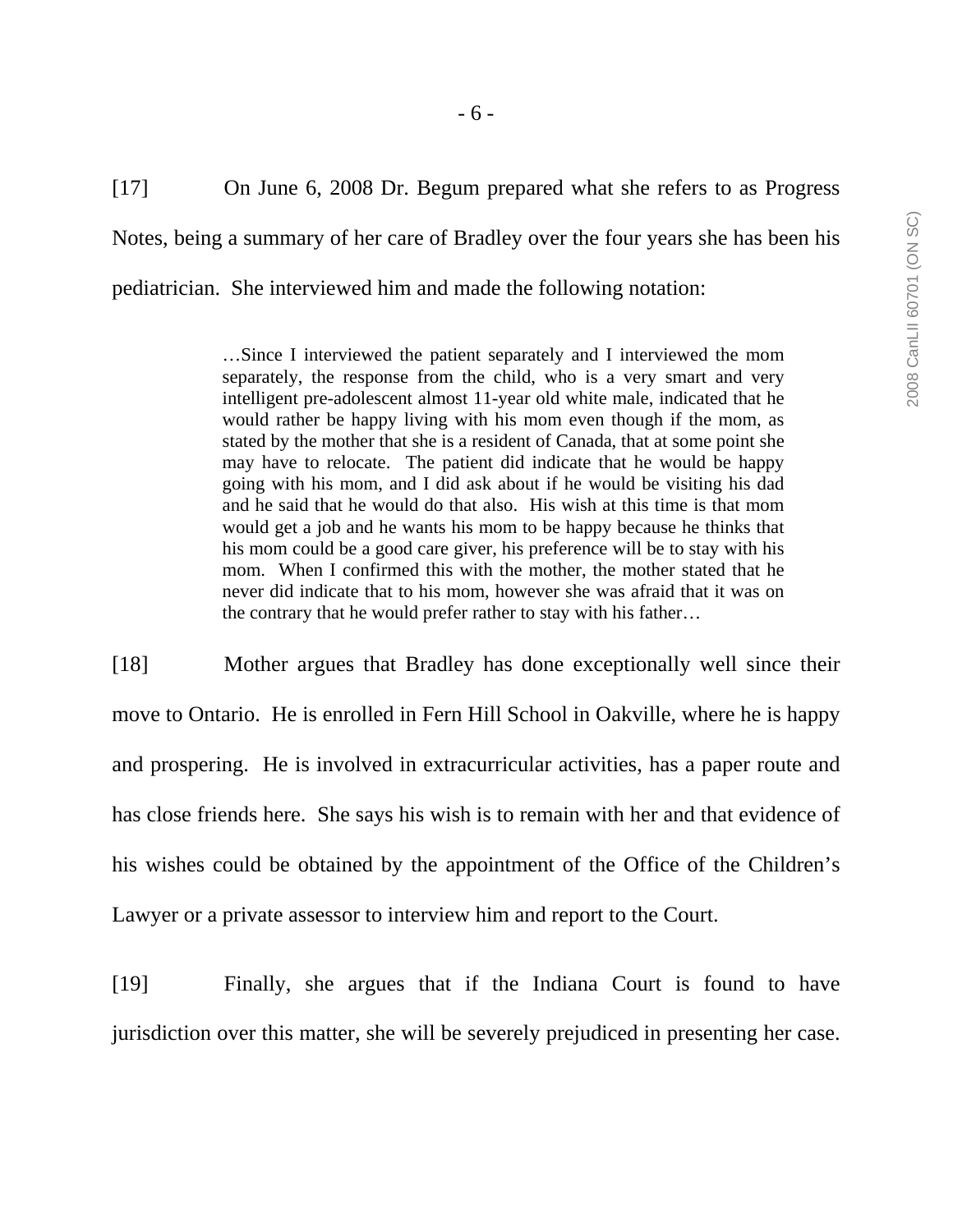The deportation order prevents her from entering the United States to properly conduct a hearing or trial.

[20] Thus, she argues, this court must dismiss the father's motion, allow Bradley to stay in Ontario and adjudicate reasonable access arrangements between the parties.

#### **Analysis**

[21] At the conclusion of counsels' oral presentations in this matter, I indicated that it was clear that Bradley was habitually resident in Indiana immediately before his removal to Ontario. Thus, the Indiana Court had jurisdiction to make the orders it did, including the temporary order restraining the mother from removing Bradley to Canada. I asked counsel for written submissions on only the possible effect of the wording of Article 13 of the Hague Convention respecting a child's objections to returning to the jurisdiction from which he has been wrongfully removed.

[22] Article 12 of the Hague Convention provides:

Where a child has been wrongfully removed or retained in terms of Article 3 and, at the date of the commencement of the proceedings before the judicial or administrative authority of the Contracting State where the child is, a period of less than one year has lapsed from the date of the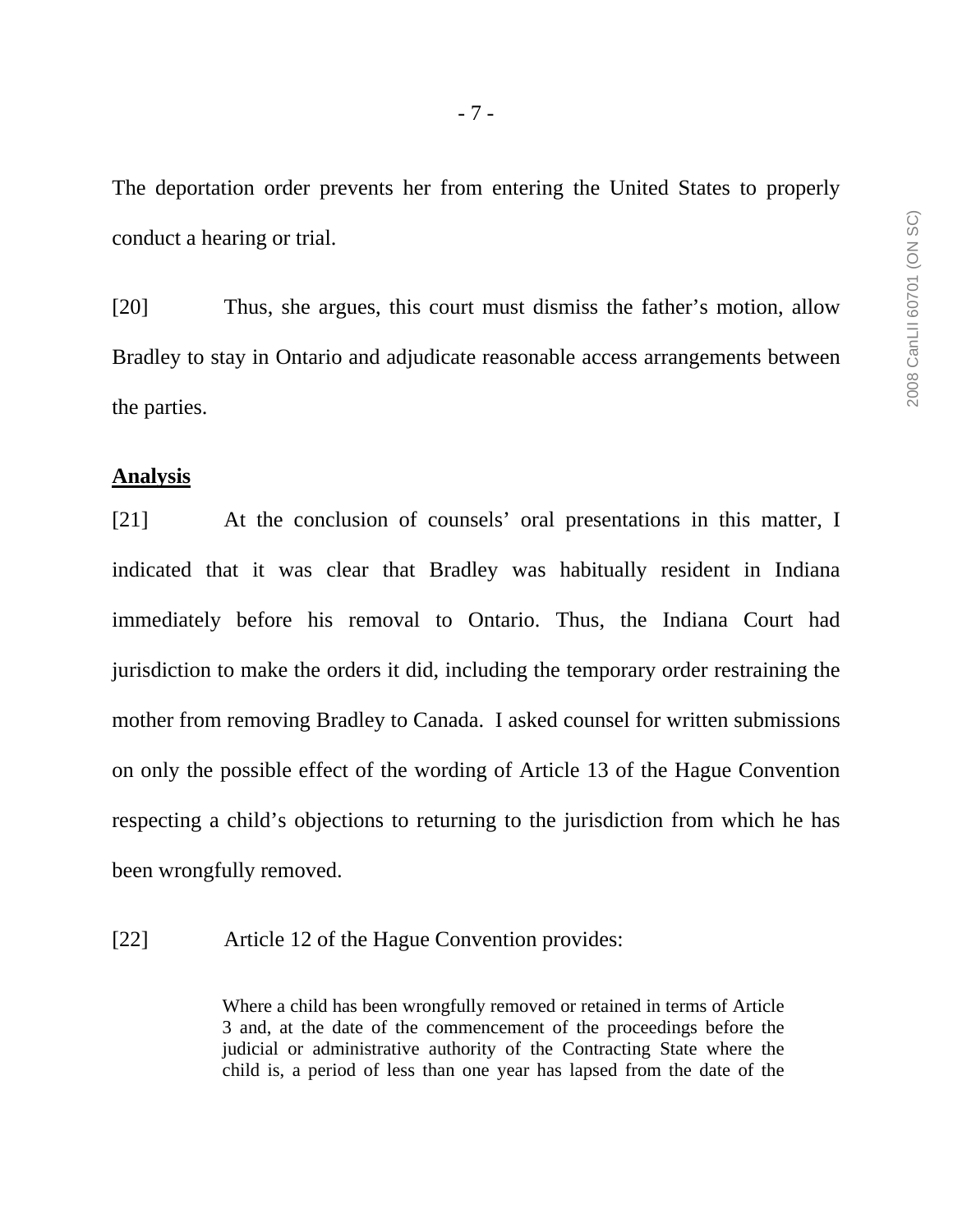wrongful removal or retention, the authority concerned *shall order the return of the child forthwith*. (emphasis added).

[23] This Article severely restricts the jurisdiction of this Court when considering an application to have a child returned to another jurisdiction. I am limited to determining whether the child was wrongfully removed or detained as those terms are defined in Article 3. As noted, there is no question Bradley was wrongfully removed. His habitual residence was and is Indiana. The Indiana Courts therefore had and have jurisdiction to rule on matters of custody, access and mobility. The Superior Court of Indiana ordered that Bradley not be removed to Canada. Mother removed him to Canada notwithstanding the order.

[24] I find that mother wrongfully removed Bradley from Indiana to Canada.

[25] Article 12 provides that once a finding of wrongful removal is made, this Court "…shall order the return of the child forthwith." This section is an expression of the strong policy of the Hague Convention in favour of ordering the immediate return of wrongfully removed children so as to deter the abduction of children by parents unhappy with the legal process in the jurisdiction of the habitual residence of the child. The use of the word "shall" limits this Court's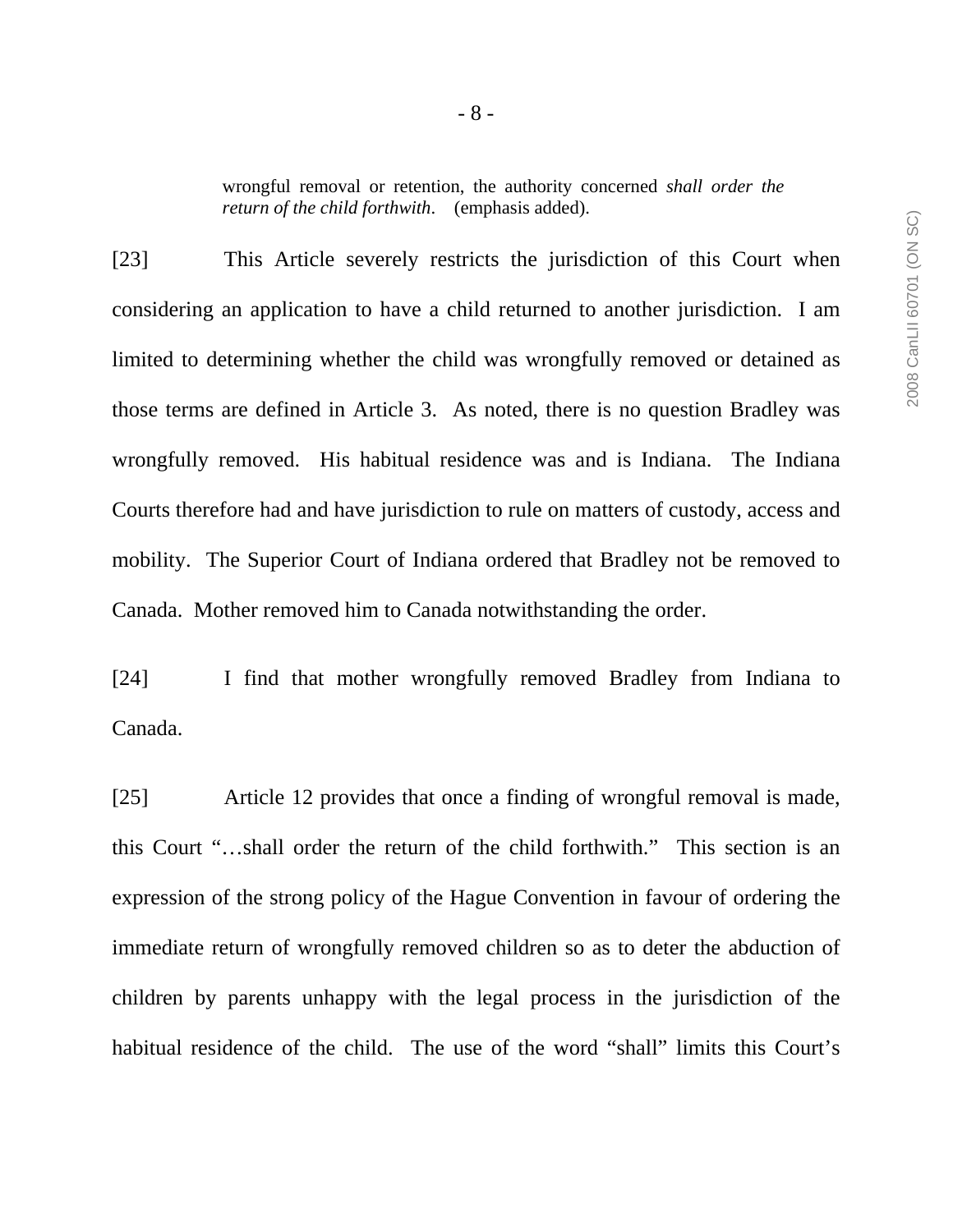remedial jurisdiction where it finds a wrongful removal has occurred to an order of return (subject to the three exceptions in Article 13, discussed below). I may not, therefore, consider evidence of which parent presents the better housing arrangement, the preferable schooling, financial/employment and/or recreational plan, the proximity of extended family, etc., all matters that are important in determining the best interests of the child. These are considerations that were and will be fully canvassed by the Court in Indiana which has jurisdiction to decide Bradley's best interests. Thus, although mother paints a rosy picture of Bradley's situation in Canada, I am precluded from considering this evidence, after having made a finding of wrongful removal. *A.(J.E.) v. M.(C.L.) 2002 CarswellNS 425 (NSCA)* at para. 28.

[26] Article 13 provides three circumstances which this Court to avoid ordering the return of a wrongfully removed child.

[27] Article 13 reads:

Despite the provisions of the preceding Article, the judicial or administrative authority of the requested State is not bound to order the return of the child if the person, institution or other body which opposed its return establishes that:

(a) the person, institution or other body having the care of the person of the child was not actually exercising the custody rights at the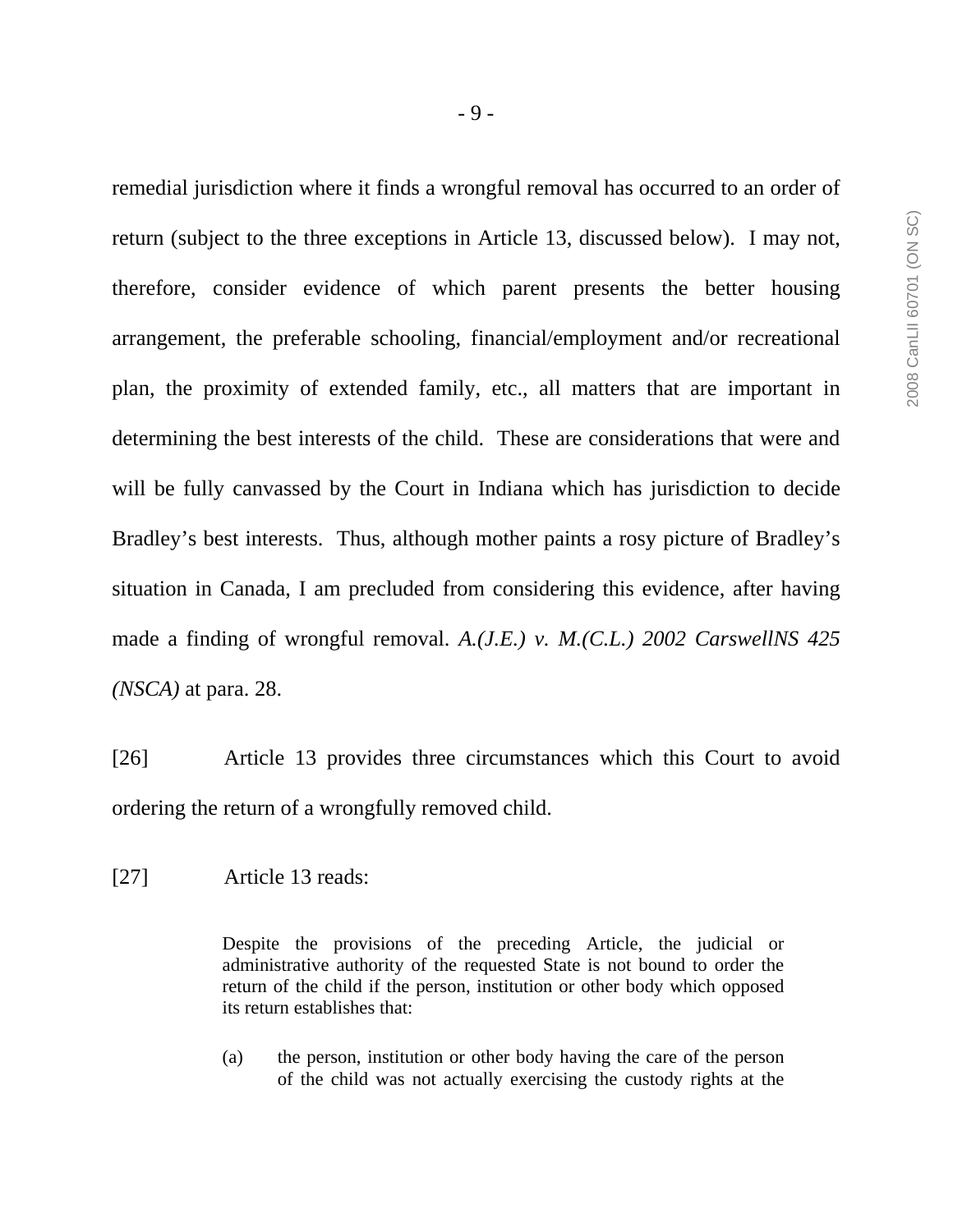time of removal or retention, or had consented to or subsequently acquiesced in the removal or retention; or

(a) there is a grave risk that his or her return would expose the child to physical or psychological harm or otherwise place the child in an intolerable situation.

*The judicial or administrative authority may also refuse to order the return of the child if it finds that the child objects to being returned and has attained an age and degree of maturity at which it is appropriate to take account of its views.* 

In considering the circumstances referred to in this Article, the judicial and administrative authorities shall take into account the information relating to the social background of the child provided by the Central Authority or other competent authority of the child's habitual residence. (emphasis added)

[28] The parties agree that there is no evidence that might bring subarticles (a) or (b) into play. However, mother argues there is sufficient evidence of Bradley's age and maturity to warrant taking his wishes into account. He strongly objects to returning to Indiana, she says.

[29] I disagree.

[30] In discussing this issue, although the child's objection to returning and his age and maturity must both be proved, it seems that the age and maturity issue should be analyzed first. The child's age and maturity are preconditions to the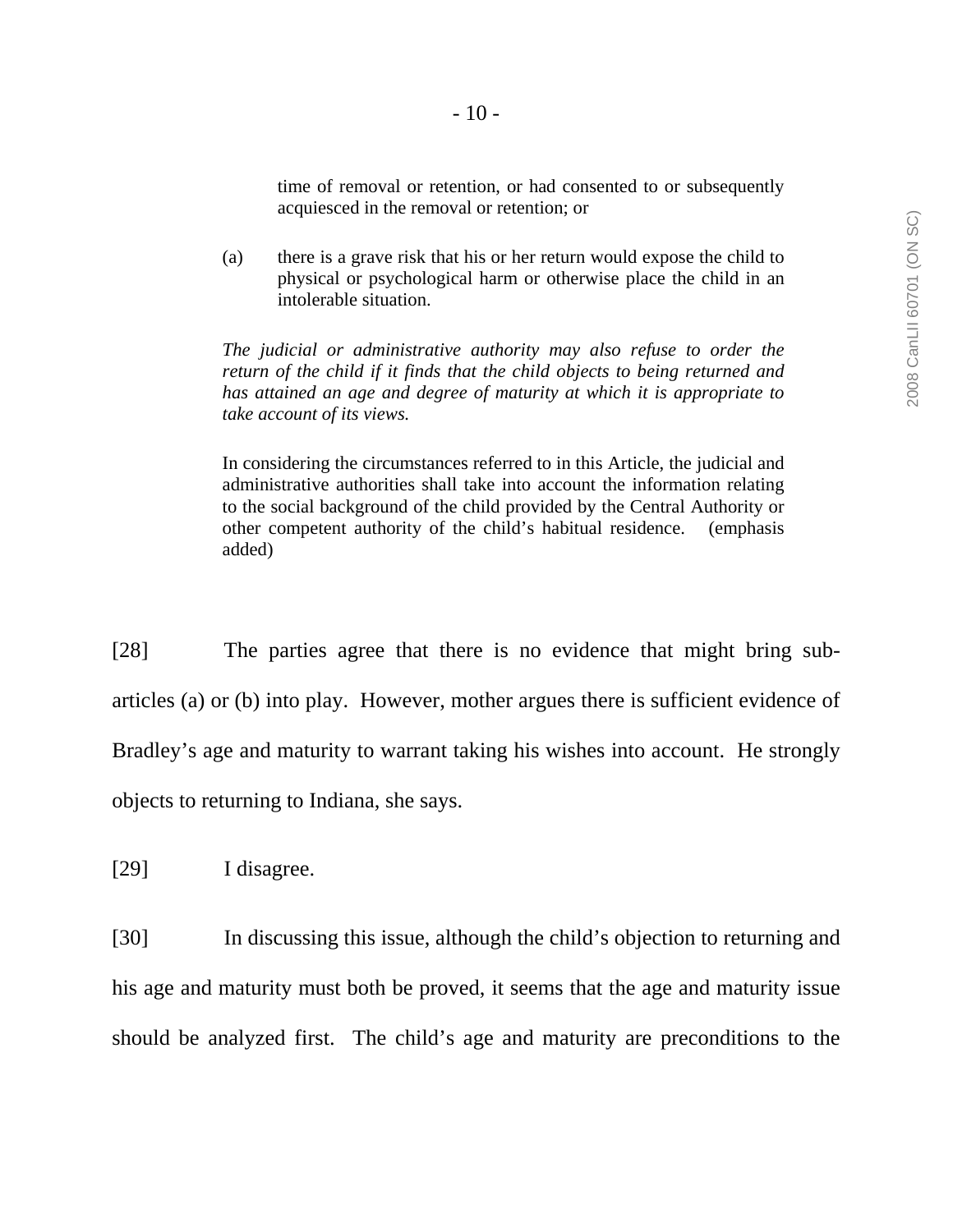- 11 -

child's objection being considered. It would matter not how adamantly the child was objecting to returning if he was too young and/or immature for the court to consider the objection.

[31] The evidence in this case of both Bradley's maturity and his objection is not extensive.

[32] Respecting first his maturity, Dr. Razia Begum, his pediatrician for the past four years, describes him as "smart and very intelligent" and that "he is communicating very well". On July 9, 2007, Beverly Jones MSW of the Madison Center & Hospital, undertook a clinical assessment of Bradley. She noted he "appears to be intelligent". Sandra Maldonado, a friend of mother, described Bradley as "a smart and very happy little boy". From the description of his interests by mother – singing in the school choir, plays the clarinet, Outdoor Club, Mad Science Club, soccer team, Chess club – it seems he is a well rounded, happy child who is at least age appropriately mature, perhaps slightly more mature than his chronological age would suggest.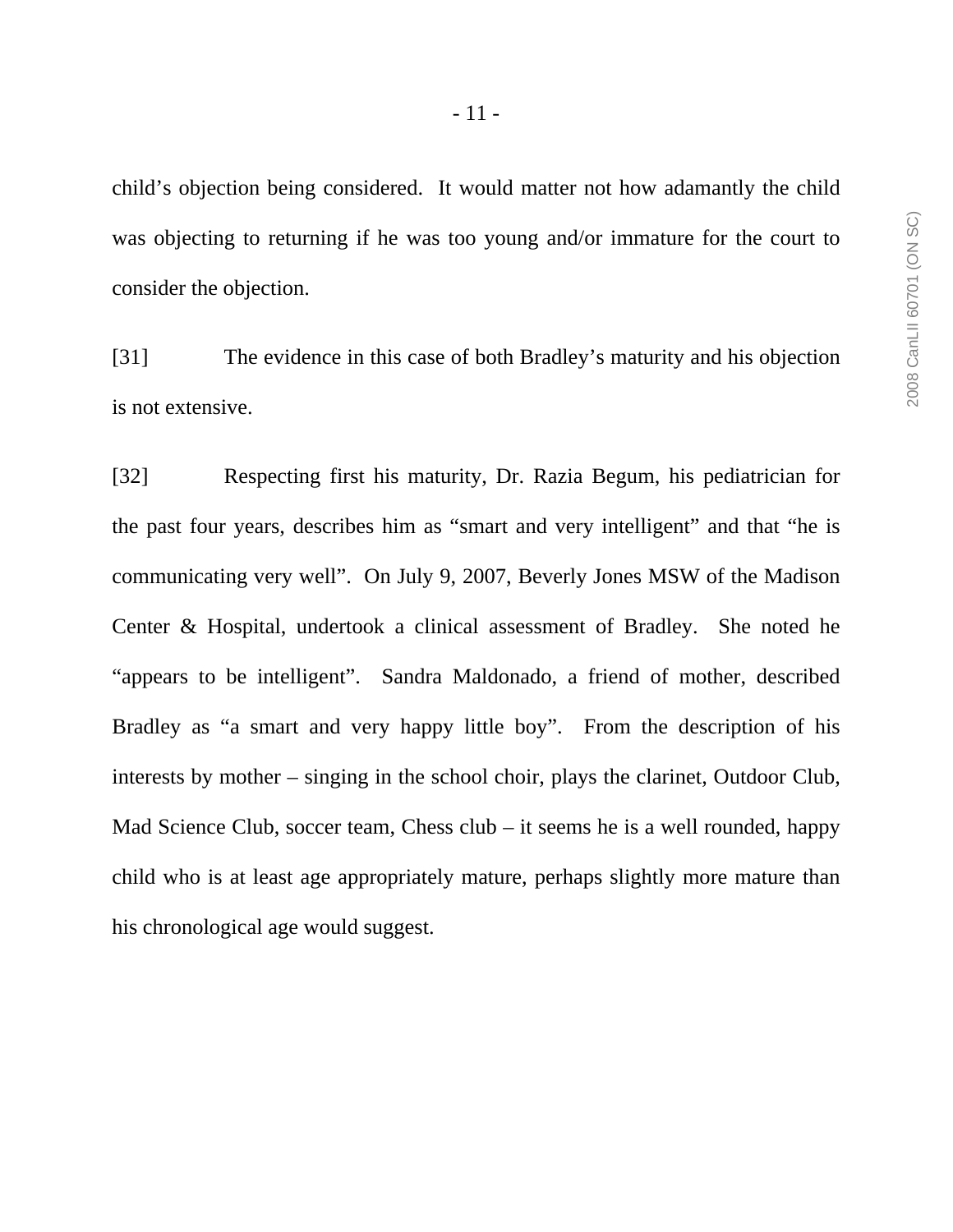[33] Although the evidence is not substantial, I would find that Bradley meets the criteria in Article 13 that "…he has attained an age and degree of maturity at which it is appropriate to take account of his views".

[34] There has been considerable jurisprudence defining and commenting on the meaning and breadth of the verb 'objects'. *In R(A Minor) (Abduction), Re*  [1992] 1 F.L.R. 105 (Eng. C.A.), Bracewell J. said, "The word 'objects' imports a strength of feeling which goes far beyond the usual ascertainment of the wishes of the child in a custody dispute." The passage is oft quoted in cases dealing with this Article 13 issue.

[35] To meet the 'objects' criteria, it must be shown that the child displayed a strong sense of disagreement to returning to the jurisdiction of his habitual residence. He must be adamant in expressing his objection. The objection cannot be ascertained by simply weighing the pros and cons of the two competing jurisdictions, such as in a best interests analysis. It must be something stronger than a mere expression of preference.

[36] There is scant evidence of Bradley's alleged objection to returning. Mother says he told Dr. Begum that he wished to continue living with her even if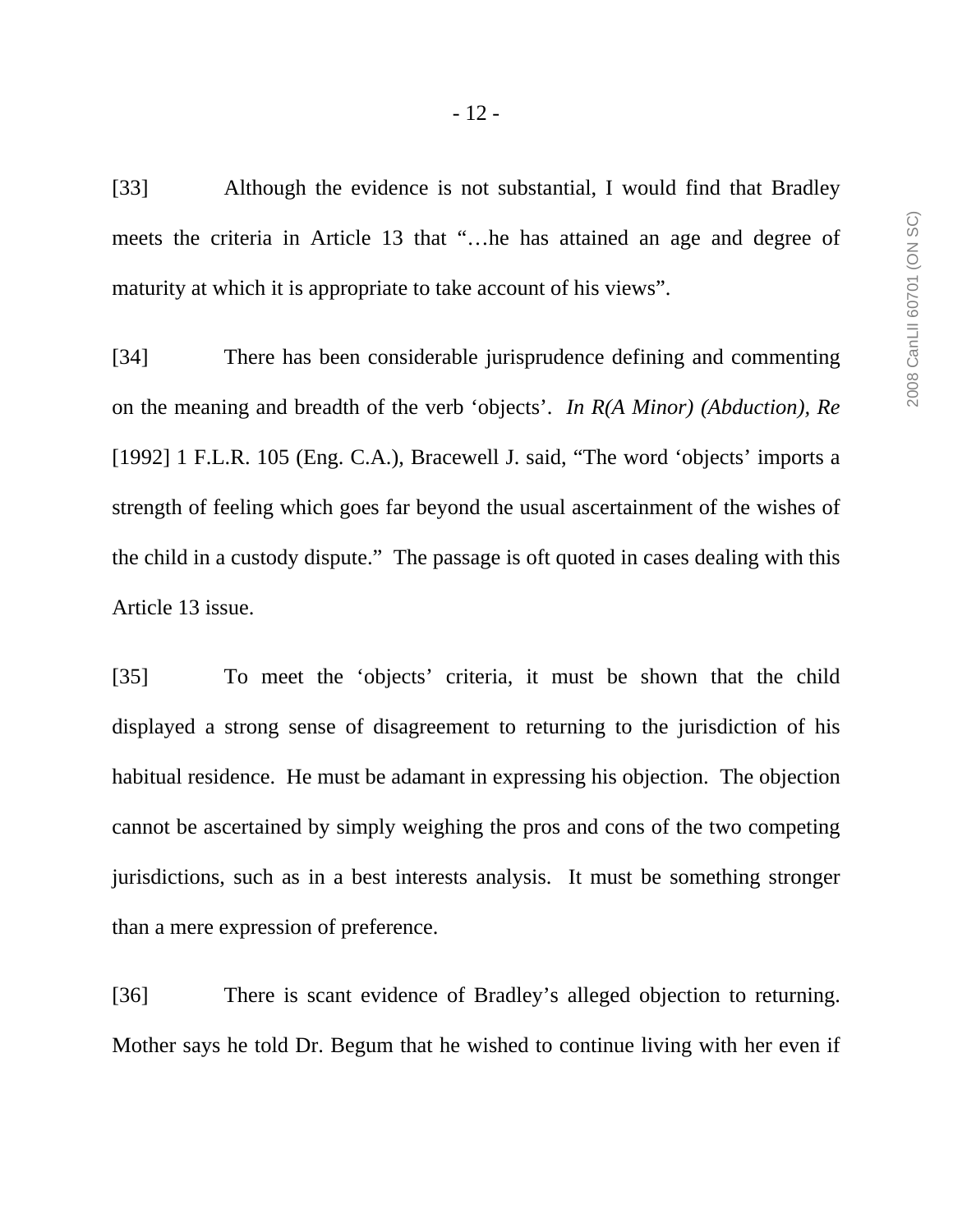she were to relocate. Dr. Begum's notes of her interview with Bradley reveal simply that his preference would be to stay with his mom. A 'preference' implies he would be happy with either parent but that if he had to choose he would stay with mother. A preference falls far short of objecting to returning to Indiana to live with his father.

[37] Mother argued that either the Office of the Children's Lawyer or a private assessor should be appointed to ascertain whether Bradley does in fact object to returning. I decline to make such an order because, in my view, there has already been a significant involvement of professionals probing into and reporting on Bradley's life. He has been seen by Dr. Begum, his pediatrician, Ms. Jones of the Madison Center & Hospital and Natalie Buchok, a counselor his mother arranged after the move to Canada. There has been ample time and opportunity to canvas the issue of his feelings about the move here and a move back. The most he has said or done is to express a preference.

[38] Further, the appointment of a professional at this stage of the proceedings runs the risk of producing a skewed result. Bradley lives with mother, who is obviously extremely anxious to continue the status quo. She might be significantly tempted to influence Bradley in what position he should take during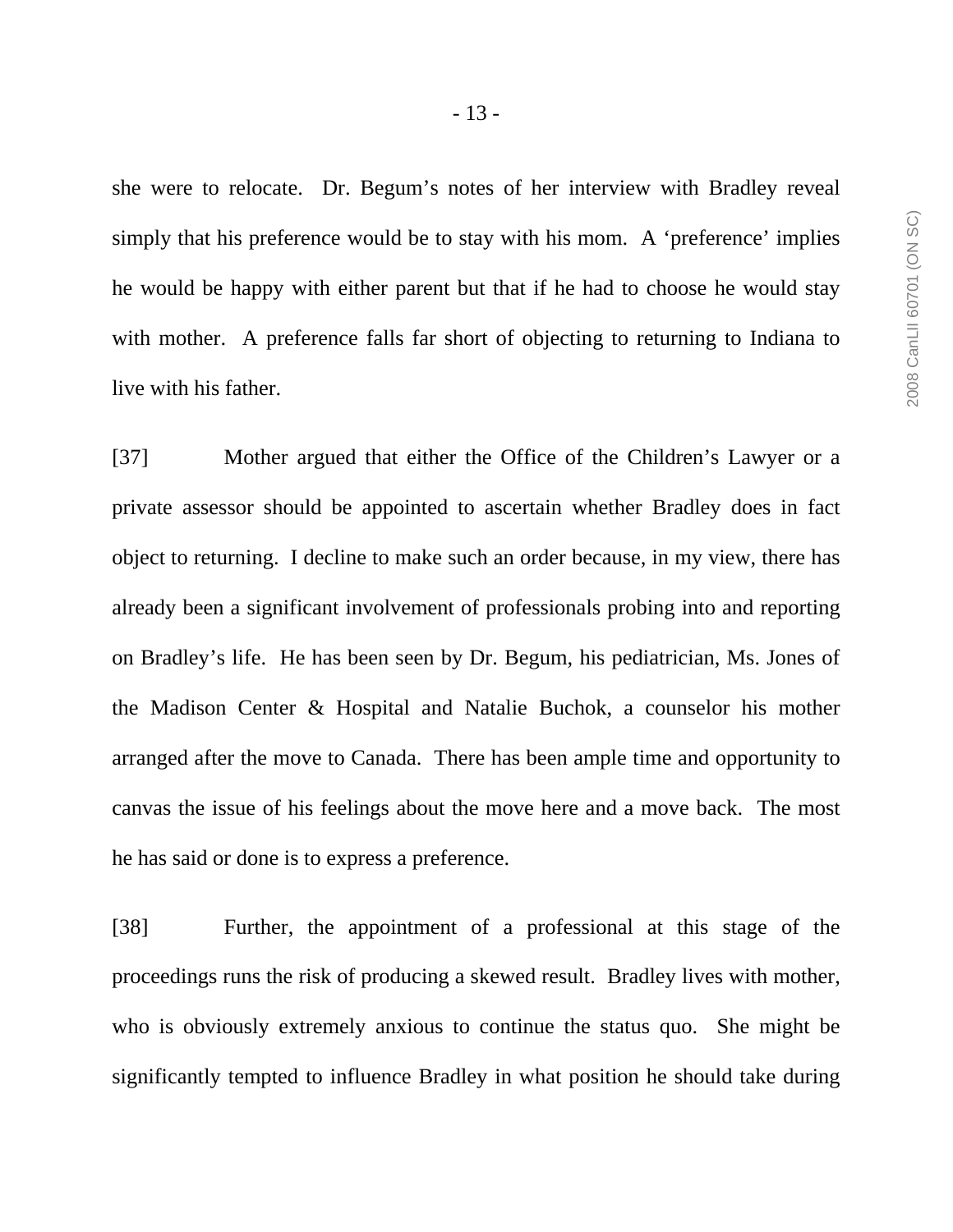his interviews. I have more confidence that the results of the interviews and assessments completed at a time when the parties were not focusing on, or perhaps were not even aware of, the provisions of the Hague Convention.

[39] One of the important goals of the Hague Convention is to facilitate the prompt return of wrongfully removed children. It is ultimately in the best interests of children to have their rights adjudicated by the legal system of their habitual residence*. Thomson v. Thomson* [1994] 3 S.C.R. 551 (S.C.C.). The appointment of the OCL or an assessor would delay the proceedings considerably and defeat the Convention policy of expeditious remediation of the harm done by a wrongful removal.

[40] Finally, mother argues that she is prejudiced, should Bradley be returned, by her inability to attend in Indiana to prosecute her case for sole custody or for an order allowing her to relocate to Canada with Bradley. However, she is the sole author of her dilemma on this issue. Her criminal convictions are years old. She has been eligible for a pardon for years. She has taken no steps to expunge her criminal record. Judge Lang said in her April 30, 2008 ruling at paragraphs 22 and 23: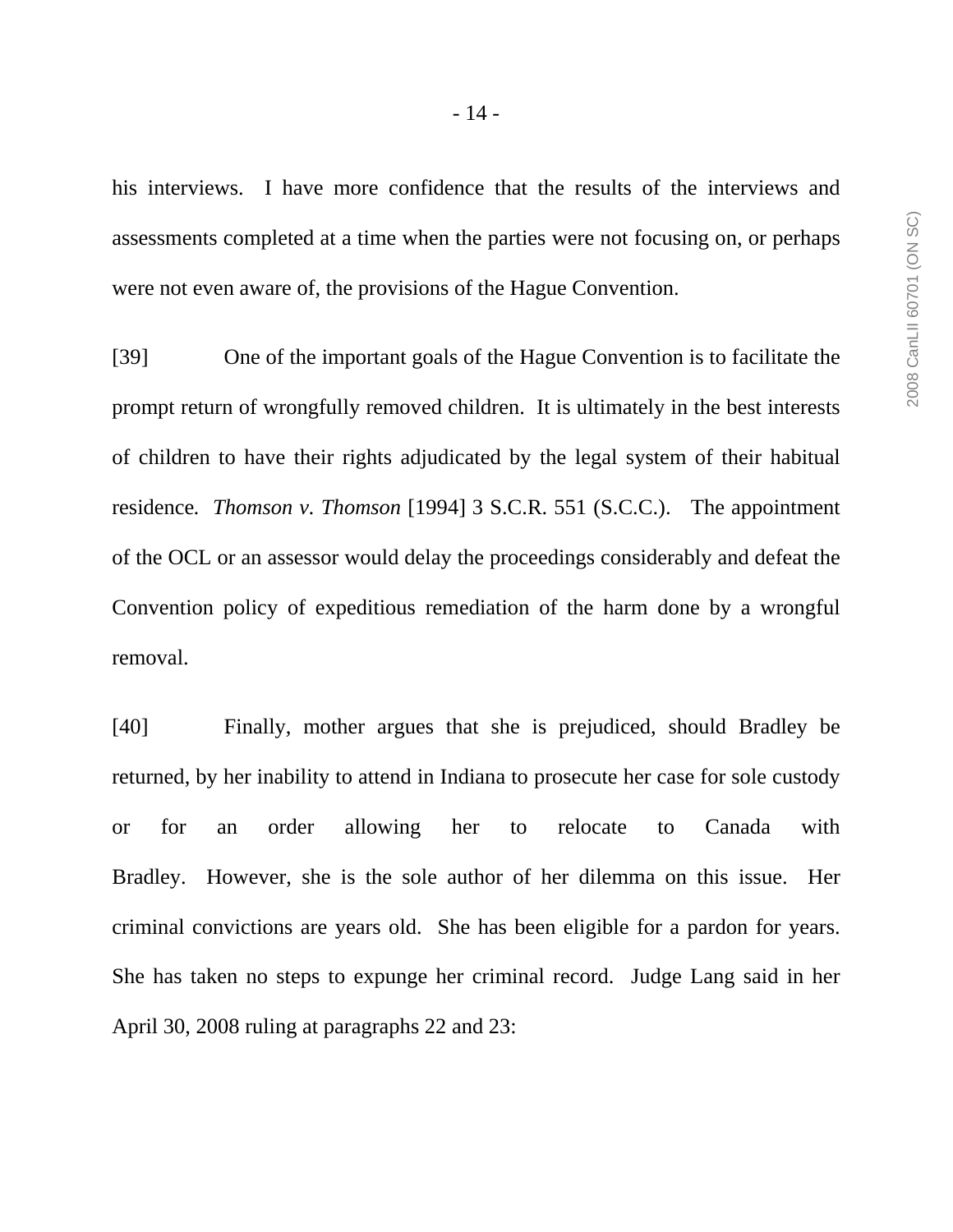22 .…Mother is a Canadian immigrant illegally residing in the United States. Because of Mother's personal criminal history, while living in Canada and before meeting Father, she is probably ineligible for United States resident status and is a deportable Canadian immigrant.

23. Neither Father, nor any other person except Mother, is responsible for Mother's criminal conviction history. Only Mother can address this issue by applying for pardons from the Canadian authorities. Mother admits she did not pursue the possibility of a pardon…

[41] Mother has failed to show Bradley objects to returning to Indiana.

### **Result**

### [42] Order to go as follows:

- (a) There will be a declaration that Bradley Sutton Crnkovich, born August 18, 1997 (Bradley) was wrongly removed from Indiana, United States, and is being wrongly retained in Ontario, Canada, by the Respondent, Karen Hortensius, within the meaning of Article 3 of the Convention on the Civil Aspects of International Child Abduction (Hague Convention).
- (b) Bradley shall be returned to his habitual residence of Michigan City, Indiana, forthwith after he completes the last day of the Fall term at Fern Hill School in Oakville, Ontario on December 18, 2008.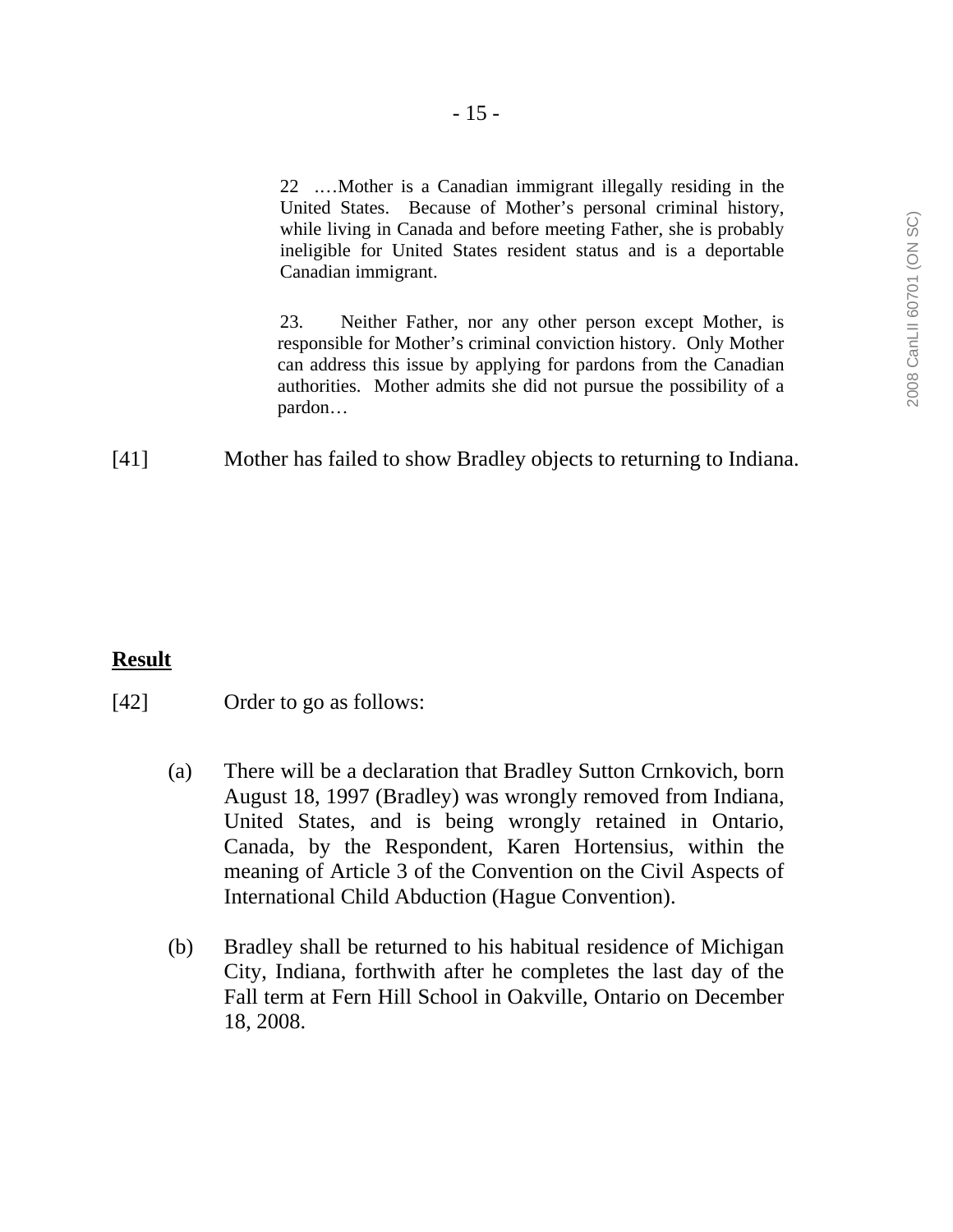- (c) The Respondent is restrained from removing Bradley from Ontario and from obtaining a passport or travel documents for him.
- (d) If Bradley is not returned before midnight, December 19, 2008, the Halton Regional Police Service shall locate and apprehend Bradley and deliver him to the Applicant.
- (e) The Respondent's Motion dated October 30, 2008 is dismissed.
- [43] The delivery date set out in paragraph 39(d) was chosen to permit Bradley to complete his first term at his current school. Father has consented to same.

## **Costs**

[44] Unless the parties agree to costs within fifteen days of this date, they may make written submissions to me prior to January 10, 2009, setting out their position respecting same.

O'CONNOR J.

\_\_\_\_\_\_\_\_\_\_\_\_\_\_\_\_\_\_\_\_\_\_\_\_\_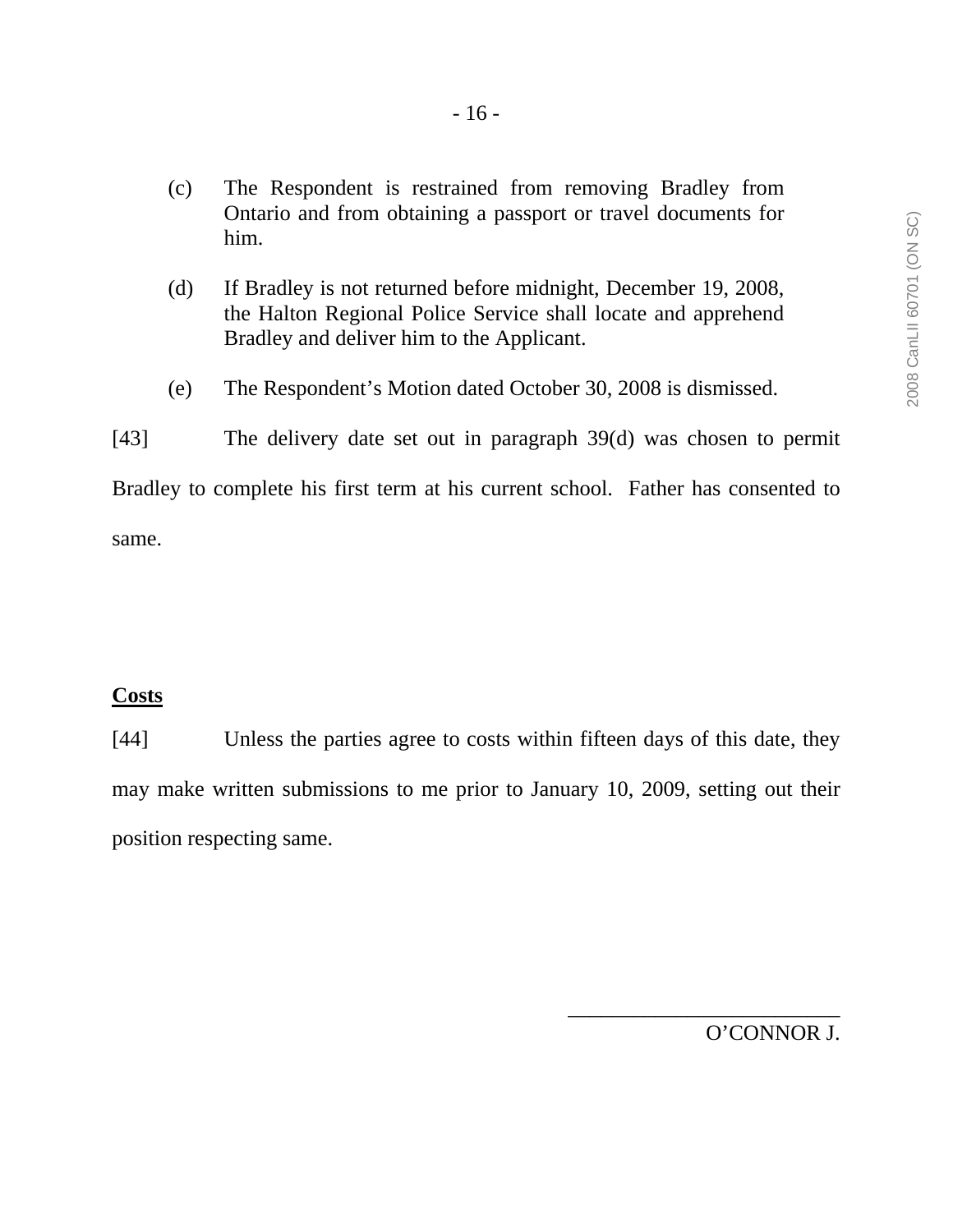**DATE:** November 21, 2008